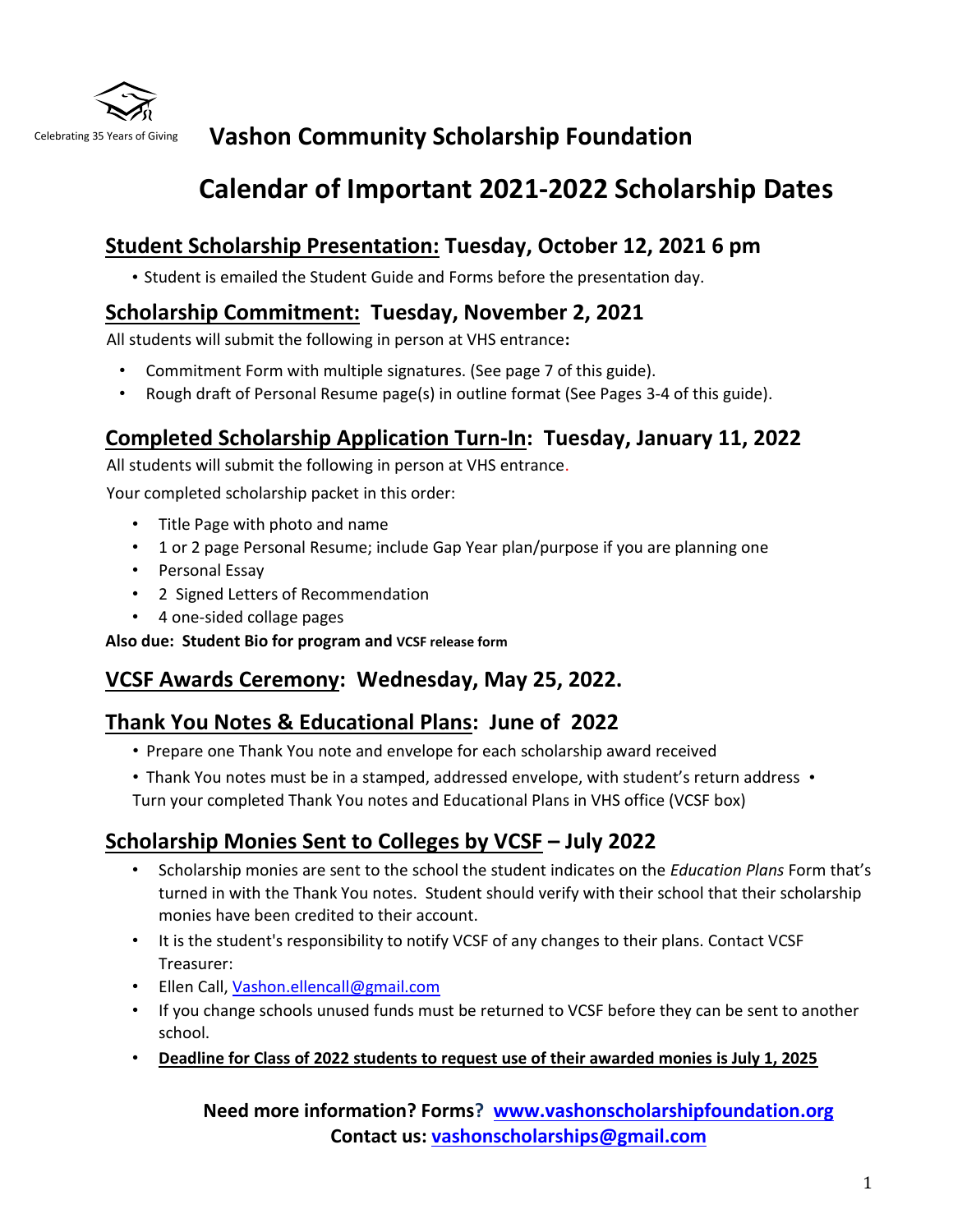### **SCHOLARSHIP NOTEBOOK CHECKLIST**

**When you turn in your scholarship application packet on January 11, 2022, it will contain the following in this order:** 

**\_\_\_\_TITLE PAGE** -1 page that contains your name and a current photo **PERSONAL RESUME PAGE(S)** – Can be 1 or 2 pages in *outline format*. Include the following:  **Education:** Schools you've attended / Your cumulative GPA.  **Clubs and groups in and out of school. Include details of your involvement. Sports in and out of school with length of time played Any additional honors for distinction in academics, sports, clubs or activities Community service with description and extent of your involvement Additional interests or activities Classes you have enjoyed most during high school Most challenging classes Work experience with details of your involvement Brief description of a non-academic accomplishment Brief description of yourself to a stranger Future plans:** school options, anticipated field of study, ideas about your future career, etc.

#### **\_\_\_X\_TRANSCRIPT PAGE**

Foundation members will insert into your notebook your transcript that we receive directly from VISD.

 **References:** Names and contact information for two adults different from those writing letters for you.

**\_\_\_\_PERSONAL ESSAY PAGE(S) –** Can be 1 or 2 pages in length.

Your essay is to help those viewing your notebook gain an understanding of who you are as a person. Do not simply reiterate your personal data. This piece is often how prospective donors will 'know' you. Possible topics:

Events, people or places who have influenced you and why.

A special interest, passion or challenge; what it has taught you and where it might lead you.

Your future plans and career goals, including a specific explanation of what you intend to study. Why?

Essays must be at least one full page in length; if an essay has numerous spelling and grammatical errors, the student will be asked to correct and resubmit. A critical reminder is that students are giving permission for their essay to be read by the "public," ie scholarship donors who are community members. Some information from student notebooks will be shared in student tributes during the scholarship ceremony next spring.

**\_\_\_ (2) LETTERS OF RECOMMENDATION -** Can be up to 2 pages each.

Two letters. Include letters from:

One high school teacher or community college instructor.

One community member - could be a coach or mentor – NOT a second teacher unless they know you specifically as a coach or a mentor. This may not be an immediate family member such as parents, step parents, siblings, aunt, uncle or grandparents.

Choose the 2 individuals as soon as possible. At the bottom of the Commitment Form, indicate who might write your teacher and your community member reference letters. This form is due back to VCSF on November 2, 2021.

#### **COLLAGE PAGES –** 4 pages.

A creative display of photos, newspaper clippings, your art, certificates, awards, etc. **Your title page photo and collage pages might be incorporated into a multi-media component of the ceremony.**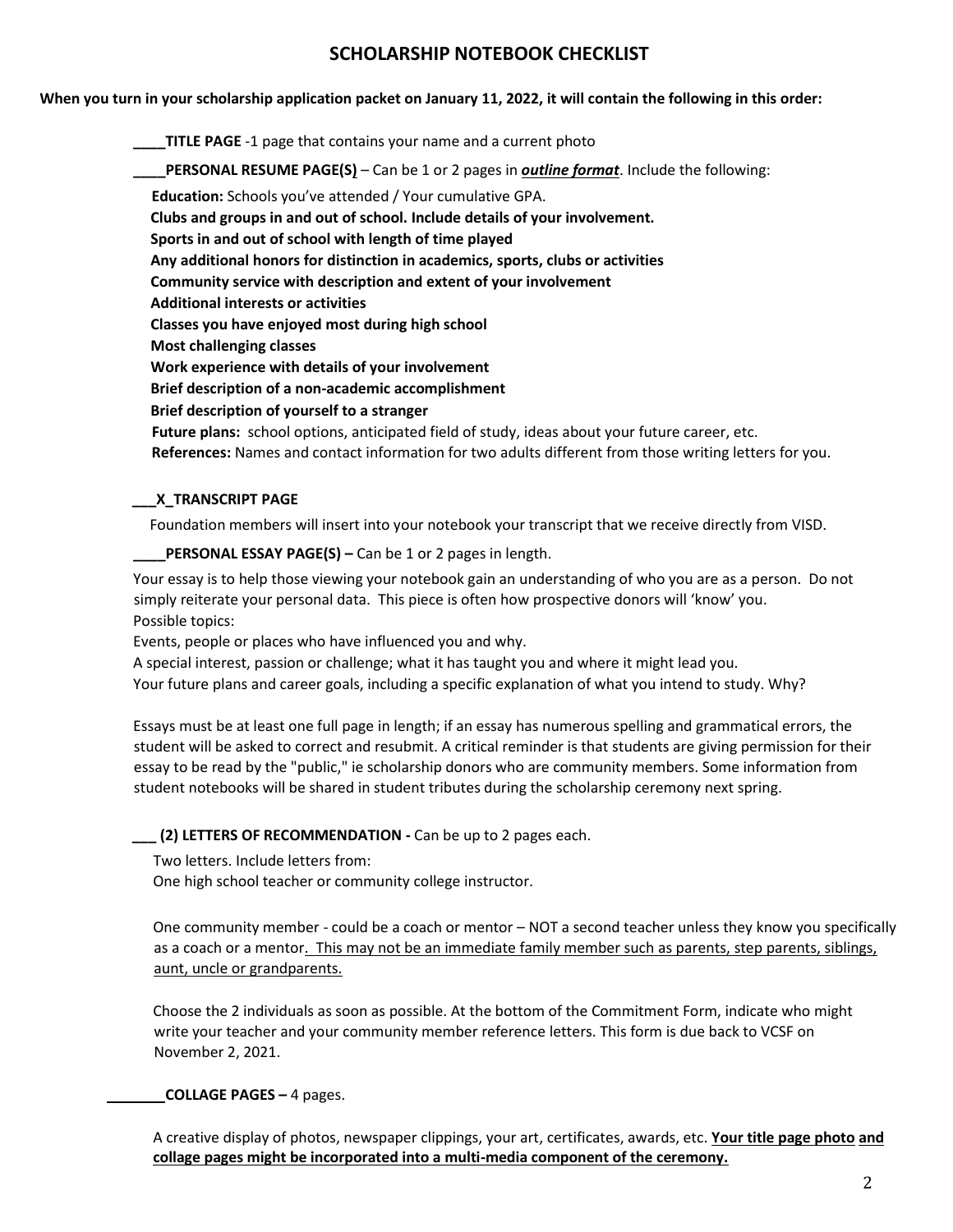### **Sample Personal Resume (1-2 pages) Please use an outline format in this order:**

Finn Hamsun, 222 Westside Highway SW, Vashon, WA 98070 Cell phone: 206-946-0000, Family phone: 206-463-0000, Email: f58hamsun@uno.net Birthdate: March 23, 2003, Seattle, WA

#### **Education**

- Crown Hill Elementary, Seattle (grades K-2)
- Chautauqua Elementary (grades 3-5)
- Harbor School (grade 6)
- McMurray Middle School (grades 7-8)
- Vashon High School (grades 9-11)
- Running Start at Seattle Central Community College (grade 12)
- Cumulative GPA to date: 3.65

#### **Clubs and groups both in and out of school** (note details)

- Explorers Program for Vashon Fire and Rescue (2 years)
- Amnesty International (3 years; co-president grade 11)
- UCC Youth Group Choir, Seattle (2 years)
- Honor Society (grade 10 present)

#### **Sports in and out of school** (note length of time played)

- Vashon Crew, (2 years; Most Improved grade 10)
- VHS Cross Country (3 years; Most Inspirational grade 9)
- Biking (summer competitions)
- Hiking and camping (Walked across England with my family; frequent day hikes and overnights in the Cascades with friends)
- Snowboarding (grades 8-11)

#### **Additional honors**

- Rotary Exchange student to Poland (summer 2018)
- Freshman English award

#### **Community service**

- Pet Protectors Volunteer (Saturday mornings 1 year)
- UCC youth volunteer with Habitat for Humanity (spring break 2 years)
- Food bank garden work (3 weekends)

#### **Additional interests or activities**

- I play harmonica with a band called Skunk Patrol
- I repair bicycles
- I'm interested in politics (especially this year!)
- I like to read science fiction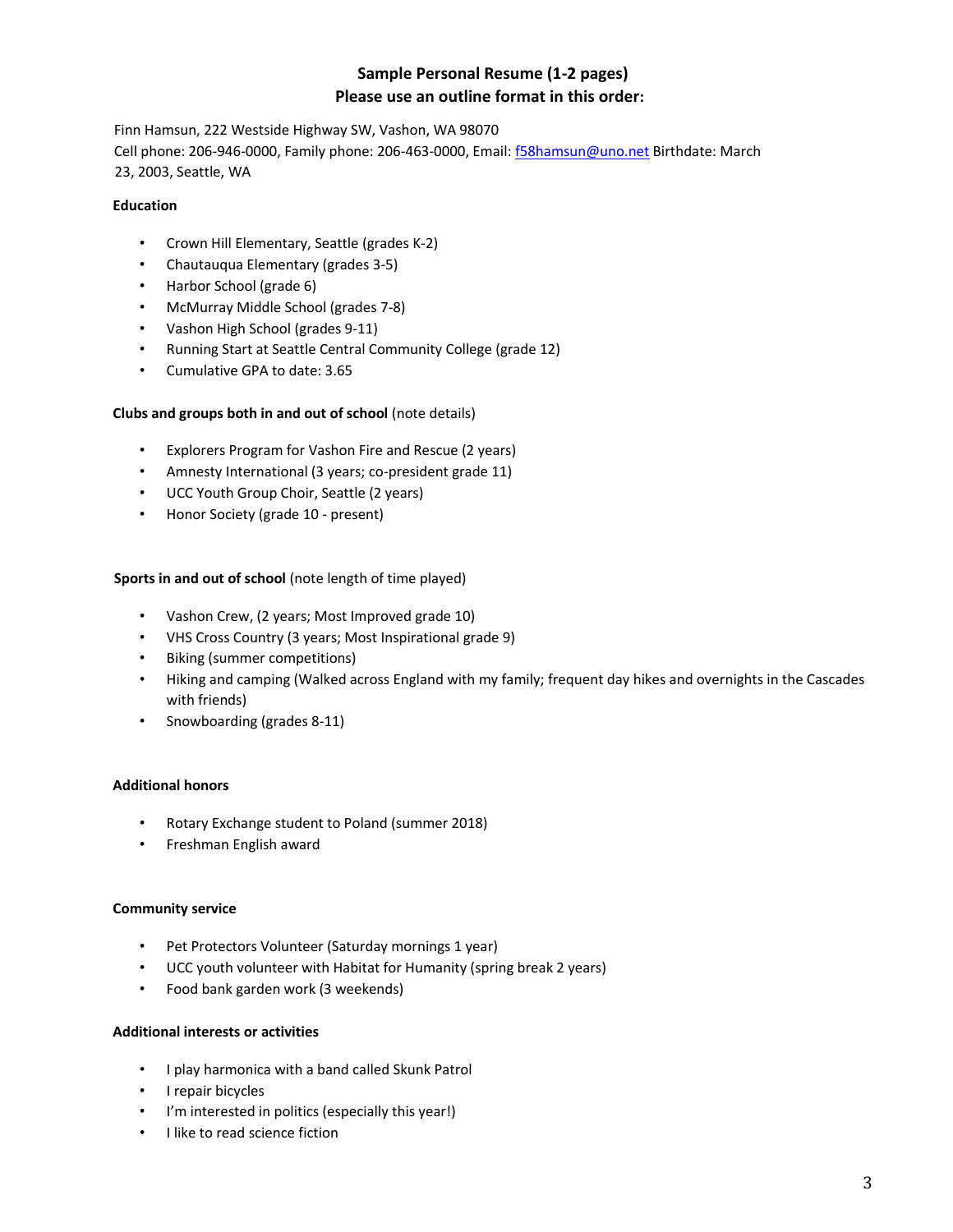#### **Classes I have enjoyed the most during high school**

- Freshman English
- Anthropology 101 at SCCC

#### **Most challenging class or classes**

• Math Analysis

#### **Work experience**

- Yard work for 2 families (summer, grade 9)
- Camp Burton kitchen crew (weekends, grade 12)

#### **A non-academic accomplishment and why it was important to me:**

• I helped a friend who fell hiking and broke his arm to safety. That experience showed me that I can remain calm in crisis and be resourceful as needed. I would like to get EMT training.

#### **Describe myself to a stranger:**

• I am funny, smart, energetic and enthusiastic. Math is not my strong point, but I care about people, ideas, and nature. I am the middle of 3 boys. We raise chickens and ducks, sell eggs, and recently worked together to build a new and improved coop.

#### **Future plans:**

• Attend UW or Evergreen State and maybe graduate school in international relations or law school. I would like to work in intercultural justice.

#### **2 references with cell phone or email contact information:**

- Ms. Claudia Morse, neighbor, 206-719-0000
- Mr. Ted Swanson, Employer, handyman@gmail.com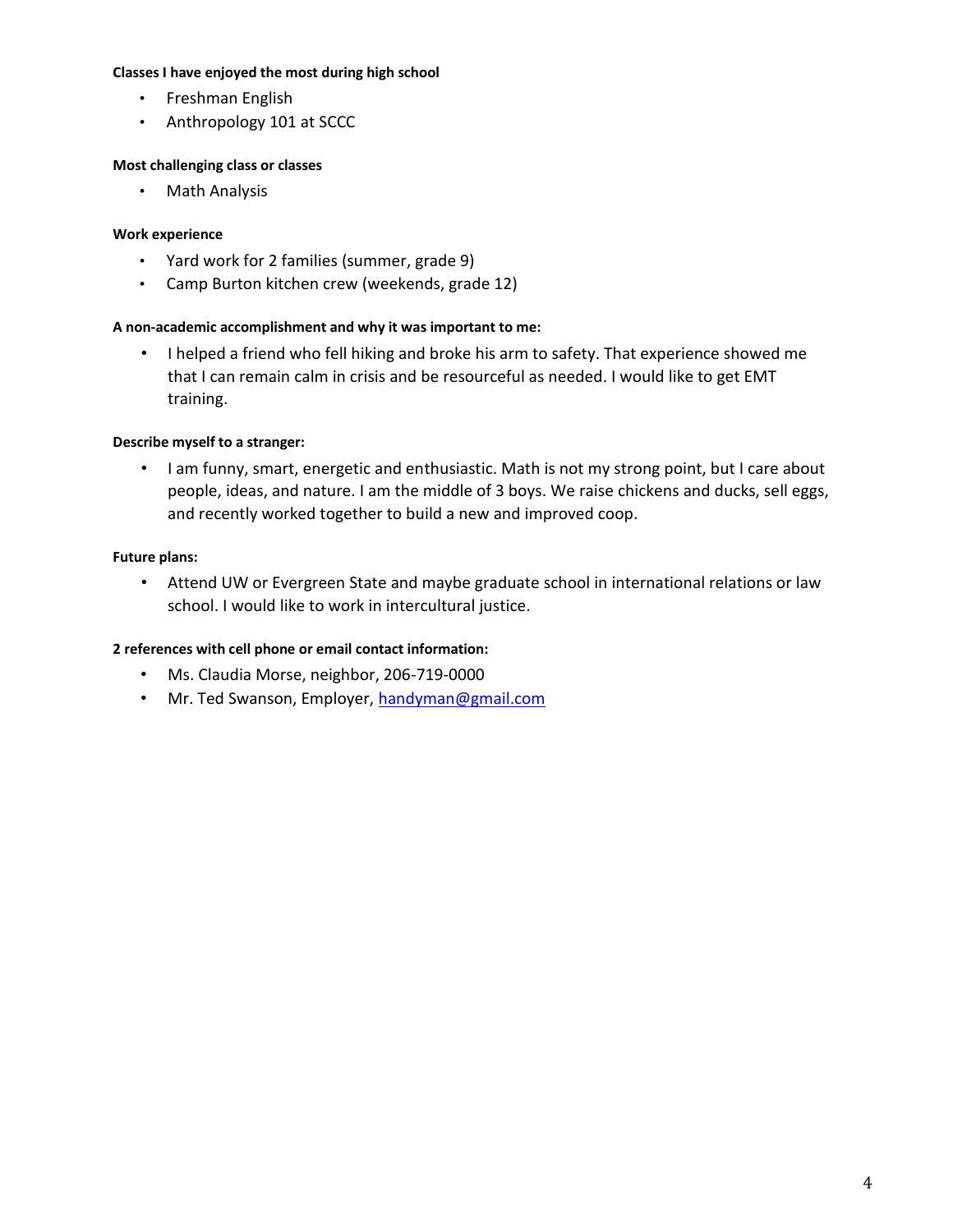## **Helpful Hints – Read Carefully!**

Our Donors, the Community Selection Panel and the VCSF Board award scholarships by matching each scholarship's criteria to a student's interests, achievements, and aspirations. Therefore, put a lot of thought into what you say about yourself and how the pages will look to the reader. Neatness, accuracy and correct spelling make a very positive impression. The application packet is meant to be an honest reflection of your personality, interests, accomplishments, and priorities. Remember, however, that your application will be viewed by members of the greater Vashon community. Give only details that you would be comfortable sharing with the general public.

- **Meet all deadlines**. Special arrangements may be made in extreme emergencies by immediately contacting vashonscholarships@gmail.com **PRIOR** such as extreme weather or serious illness, must be approved by the VCSF Board.
- **Proofread** entire notebook early to have plenty of time to make corrections. Also, ask a second person to proof. They will catch what you miss!
- Make **photocopies** of certificates, cloth letters, buttons and pins to use on the collage pages. Do not turn in originals. Try to make your collage pages reflect your personality and interests. Donors look for details relating to extra curricular activities such as music, art, gardening, animal care and community service.
- Please **do not** include additional materials, such as DVDs.
- $\Box$  The items you include in your application may be useful when making applications for college, other scholarships or employment. Consider making one **photocopy of completed application BEFORE** you turn in. You will not have access to your notebook after turn-in until the Scholarship Ceremony in May.

### **Need more information? Forms? [www.vashonscholarshipfoundation.org](http://www.vashonscholarshipfoundation.org/)**

**Contact us:** vashonscholarships@gmail.com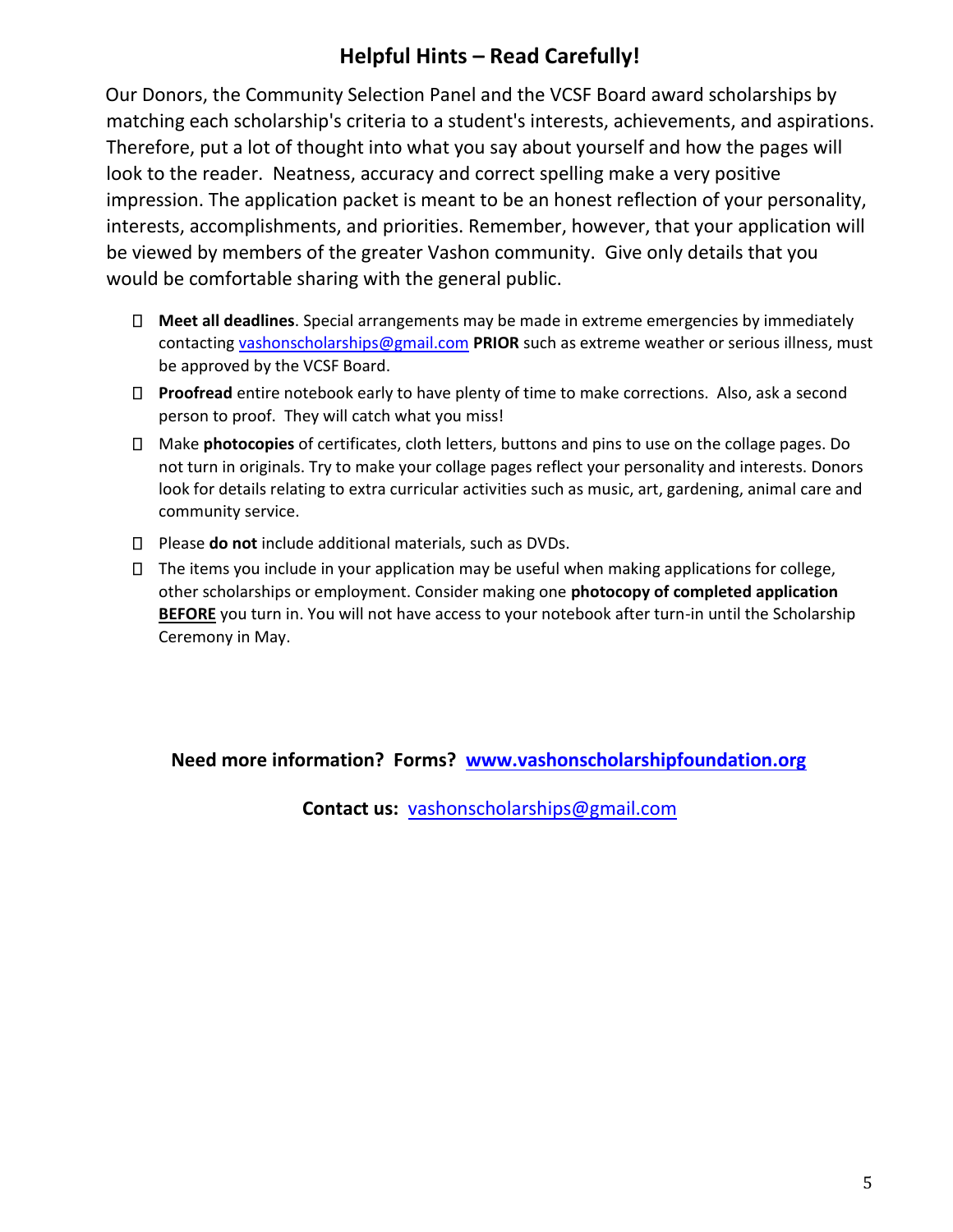## **How to Request a Letter of Recommendation From a Teacher and Community Member**

- 1. **Choose 2 individuals** who can positively describe how you accept challenges and handle responsibilities. This may not be an immediate family member.
	- a. **Ask one teacher** for a recommendation for this notebook.

.

- b. **Ask one community member** for a recommendation for this notebook. A coach qualifies as a community member, even if they are also a teacher. They MAY NOT be immediate family members or classmates.
- 2. **Approach the individuals early (by November 2)** so they have ample opportunity to compose and type their letter for you. Check back to see if the letters have been completed. It is your responsibility to obtain the letters, before Christmas Break, and include them in your notebook for submission on January 11, 2022.
- 3. Make and keep copies of your letters of recommendation. You may want to use them again for your college applications.
- 4. When you request a Letter of Recommendation, you are asking a favor. An organized, courteous request makes a good impression, and a verbal thank you or a simple note will be appreciated.

### **Need more information? Forms? [www.vashonscholarshipfoundation.org](http://www.vashonscholarshipfoundation.org/)**

**Contact us:** vashonscholarships@gmail.com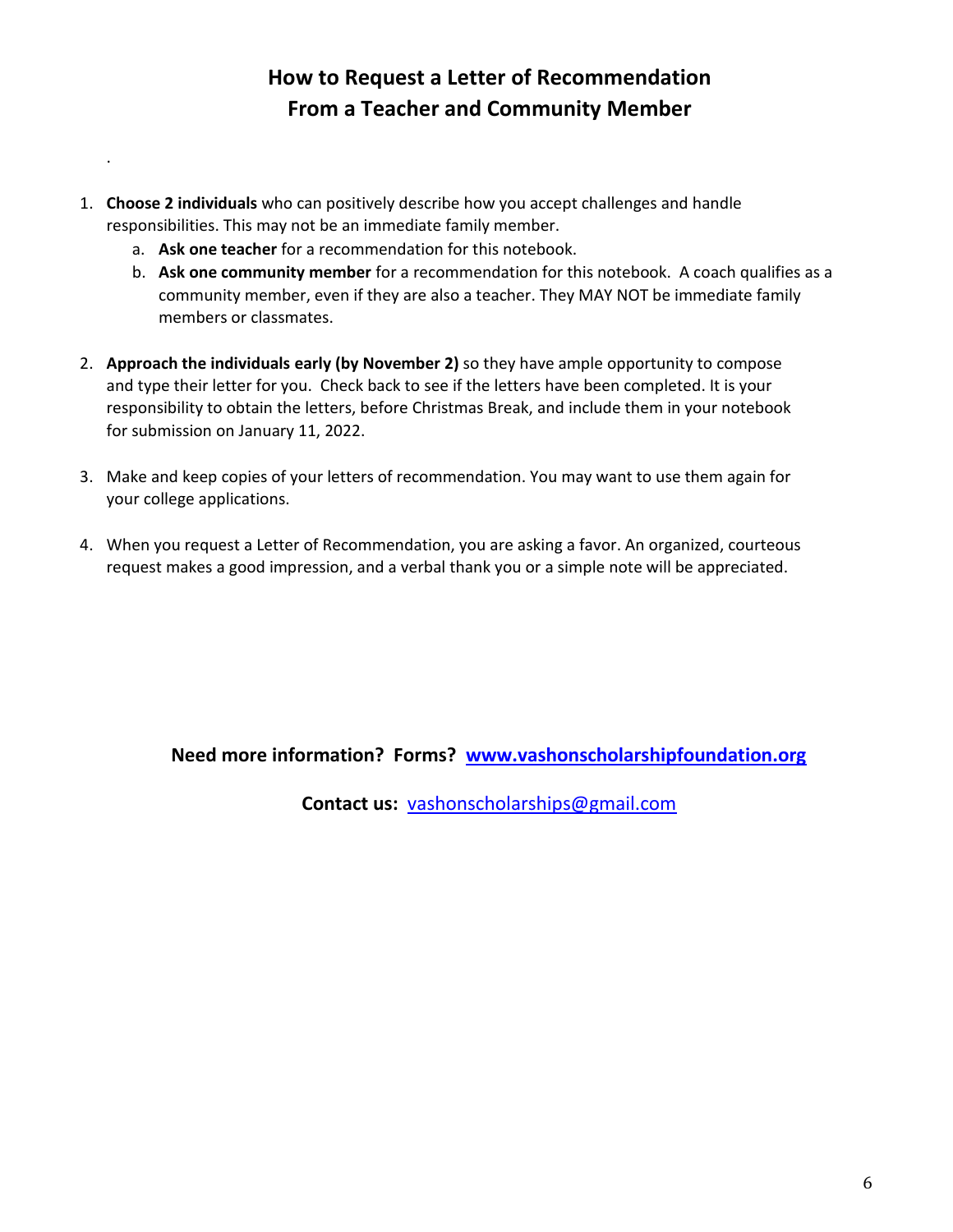## **Vashon Community Scholarship Foundation Scholarship Commitment Form**

Student name (print, please) \_\_\_\_\_\_\_\_\_\_\_\_\_\_\_\_\_\_\_\_\_\_\_\_\_\_\_\_\_\_\_\_\_\_\_\_\_\_\_\_\_ (Write the first name you go by; will be used in program; also preferred pronouns) Student's email:  $\blacksquare$ Cell\_\_\_\_\_\_\_\_\_\_\_\_\_\_\_\_\_\_\_\_\_\_\_\_\_\_\_\_\_\_\_\_\_\_ Text? Yes\_\_\_\_\_No\_\_\_\_\_ I, \_\_\_\_\_\_\_\_\_\_\_\_\_\_\_\_\_\_\_\_\_\_\_\_\_\_\_\_\_\_\_\_\_\_\_\_\_, along with my parents/guardian, agree to the following: • Meet all VCSF deadlines and submit 5 forms and disclosure agreements. • Participate in the ceremony on May 25, 2022. Format of ceremony TBD. • Submit a written "thank you" to my donor(s). • Authorize VISD to release my transcript to VCSF. • I understand that serious misconduct (per VHS Discipline Code) will jeopardize my eligibility, and authorize Vashon Island School District to notify VCSF in the event of suspension or expulsion from VISD. Student signature: \_\_\_\_\_\_\_\_\_\_\_\_\_\_\_\_\_\_\_\_\_\_\_\_\_\_\_\_\_\_\_\_\_\_\_\_\_\_\_\_\_\_\_\_\_\_ Parent/guardian signature:\_\_\_\_\_\_\_\_\_\_\_\_\_\_\_\_\_\_\_\_\_\_\_\_\_\_\_\_\_\_\_\_\_\_\_\_  $2<sup>nd</sup>$  parent signature if parents live separately: (We realize that in some cases a  $2<sup>nd</sup>$  parent is neither involved nor available.) **Request for Letter of Recommendation from a teacher who has had you in class.**  • This teacher has agreed to sign the letter of recommendation.

• Teacher's name printed:

### **Request for Letter of Recommendation from a community member:**

• I plan to ask one of the following individuals to write a letter:

Need more information? Forms? **[www.vashonscholarshipfoundation.org](http://www.vashonscholarshipfoundation.org/)  Contact Us: vashonscholarships@gmail.com**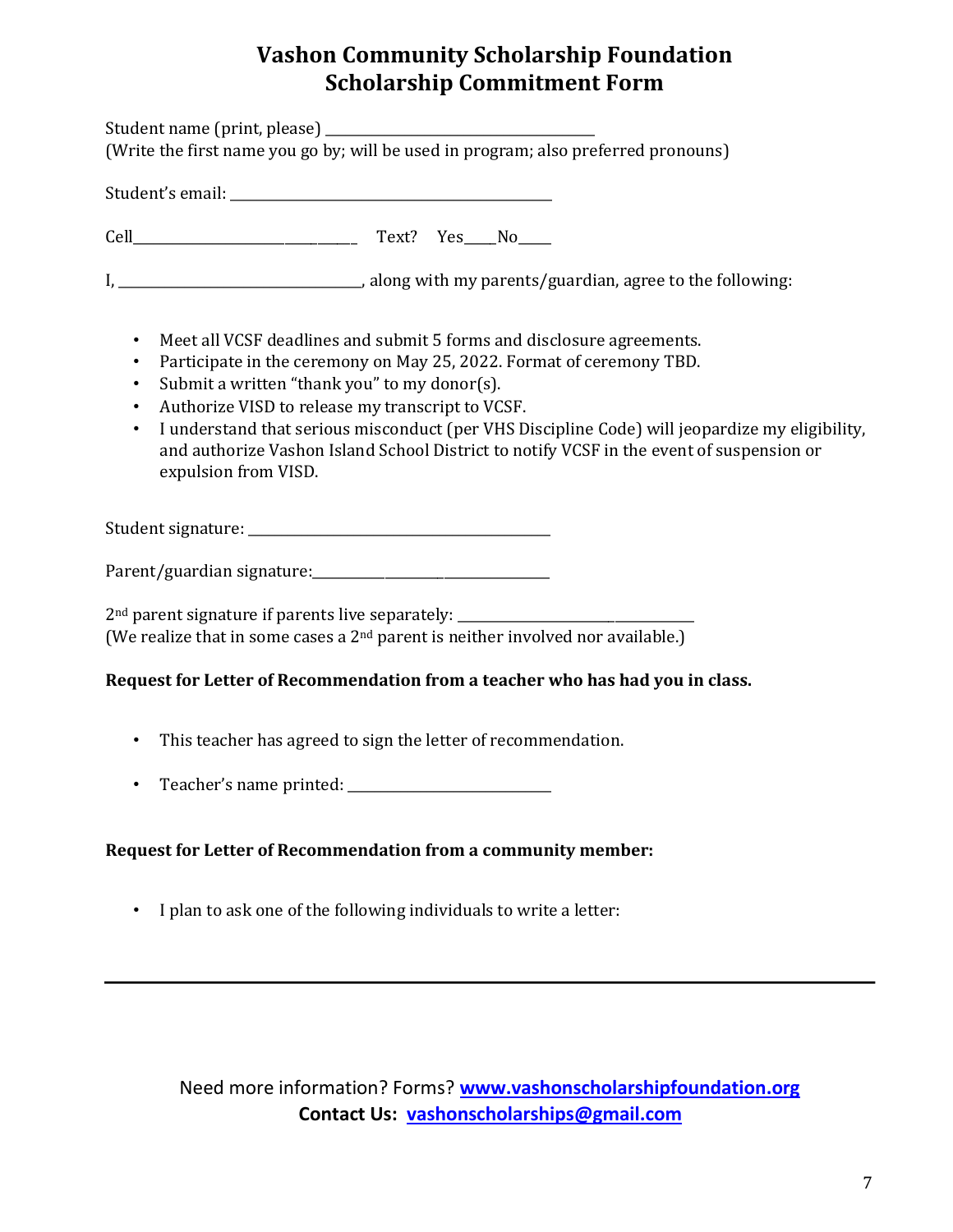

**VASHON COMMUNITY SCHOLARSHIP FOUNDATION** 

PO Box 1413, Vashon, Washington 98070

Celebrating 33 Years!

### **VCSF SCHOLARSHIP RECIPIENT RELEASE FORM**

## **This sheet is to be completed and returned with your scholarship notebook on January 11, 2022. PLEASE PRINT ALL INFORMATION.**

VCSF requests your permission to release your photo and/or information about you and your scholarship award, if applicable, to the general public via foundation materials, such as our website, social media pages, brochures, video, or audio, and other print media.

The purpose is to inform the general public, including families, students, teachers, principals, local community leaders, and business leaders about available post-secondary education assistance and also provide information to the public – such as donors and potential donors – that the funds are being distributed as intended.

\_\_\_\_\_ **YES**, VCSF has permission (**parent or guardian if under 18 years of age**) to release information publicly. Specifically, I agree to allow my name, photograph, general biographical information and college information to be published as a scholarship recipient on appropriate public relations occasions. **I release VCSF and their respective [board members and agents] from any and all liability which may arise from the use of such information.**

\_\_\_\_\_ **NO**, VCSF does not have permission (**parent or guardian if under 18 years of age**) to release information publicity.

| <b>Student Signature</b>                                        |                               |           | Date             |
|-----------------------------------------------------------------|-------------------------------|-----------|------------------|
| <b>First Name</b>                                               | MI                            | Last Name |                  |
| <b>Mailing Address</b>                                          | City                          |           | State & Zip Code |
| Student Cell Phone #                                            | <b>Student E-mail Address</b> |           |                  |
| Parent/Guardian Signature (if student is under 18 years of age) |                               |           | Date             |
| Parent/Guadian Name                                             |                               |           | Parent Phone #   |

Need more information? Forms? **[www.vashonscholarshipfoundation.org](http://www.vashonscholarshipfoundation.org/) Contact Us: vashonscholarships@gmail.com**